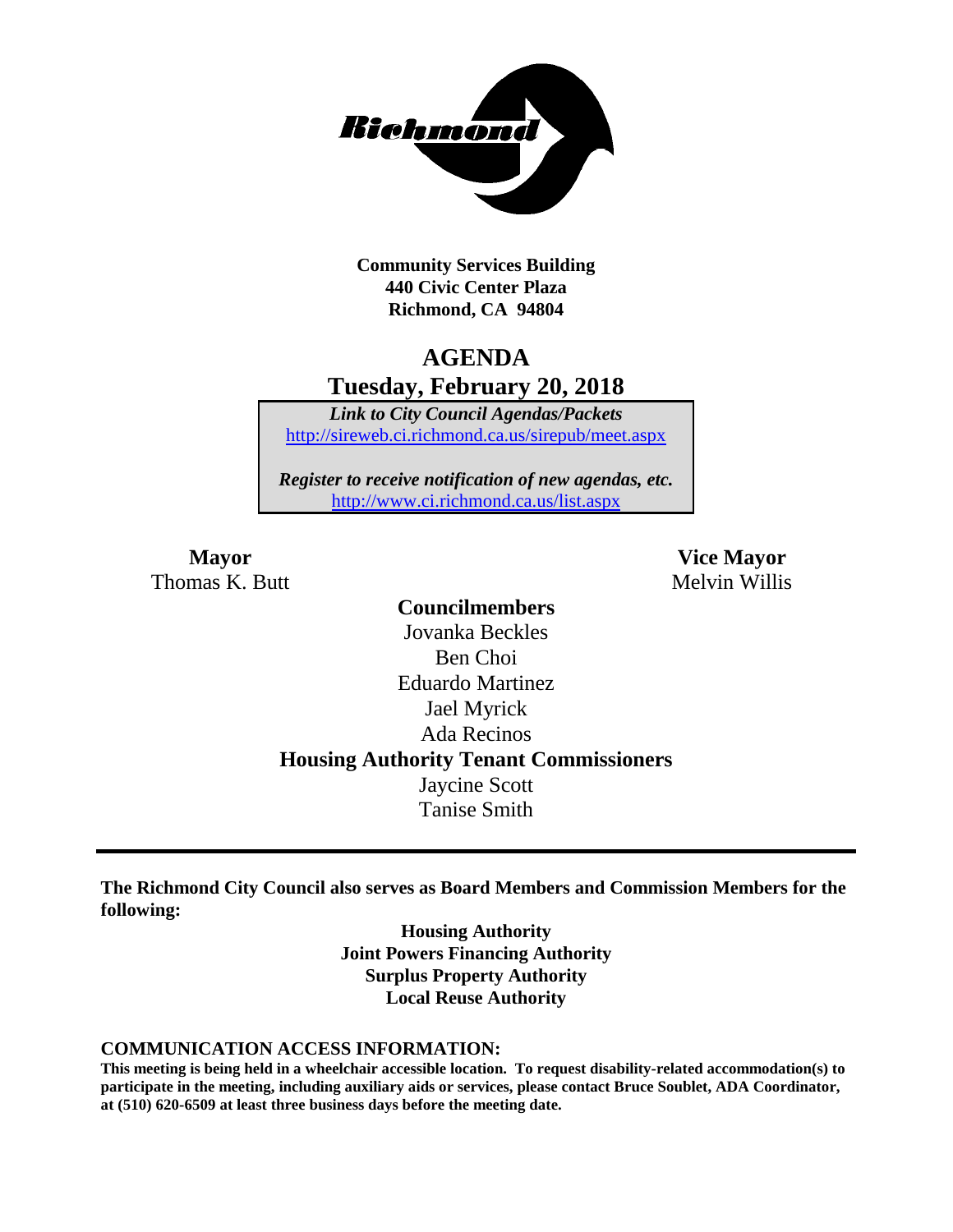# **MEETING PROCEDURES**

The City of Richmond encourages community participation at its City Council meetings and has established procedures that are intended to accommodate public input in a timely and time-sensitive way. As a courtesy to all members of the public who wish to participate in City Council meetings, please observe the following procedures:

**PUBLIC COMMENT ON AGENDA ITEMS:** Anyone who desires to address the City Council on items appearing on the agenda must complete and file a pink speaker's card with the City Clerk **prior** to the City Council's consideration of the item. Once the City Clerk has announced the item, no person shall be permitted to speak on the item other than those persons who have submitted their names to the City Clerk. Your name will be called when the item is announced for discussion. **Each speaker will be allowed up to TWO (2) MINUTES to address the City Council on NON-PUBLIC HEARING items listed on the agenda. Speakers are allowed up to THREE (3) minutes on PUBLIC HEARING items.**

**OPEN FORUM FOR PUBLIC COMMENT:** Individuals who would like to address the City Council on matters not listed on the agenda or on items remaining on the consent calendar may do so under Open Forum. All speakers must complete and file a pink speaker's card with the City Clerk **prior** to the commencement of Open Forum. The amount of time allotted to individual speakers shall be determined based on the number of persons requesting to speak during this item. **The time allocation for each speaker will be as follows:** 15 or fewer speakers, a maximum of 2 minutes; 16 to 24 speakers, a maximum of 1 and one-half minutes; and 25 or more speakers, a maximum of 1 minute.

### **SPEAKERS ARE REQUESTED TO OCCUPY THE RESERVED SEATS IN THE FRONT ROW BEHIND THE SPEAKER'S PODIUM AS THEIR NAME IS ANNOUNCED BY THE CITY CLERK.**

**CONSENT CALENDAR:** Consent Calendar items are considered routine and will be enacted, approved or adopted by one motion unless a request for removal for discussion or explanation is received from the audience or the City Council. A member of the audience requesting to remove an item from the consent calendar must first complete a speaker's card and file the card with the City Clerk **prior** to the City Council's consideration of Agenda Review. Councilmembers who request to remove an item from the consent calendar must do so during Agenda Review. An item removed from the Consent Calendar may be placed anywhere on the agenda following the City Council's agenda review.

**CONDUCT AT MEETINGS:** Richmond City Council meetings are limited public forums during which the City strives to provide an open, safe atmosphere and promote robust public debate. Members of the public, however, must comply with state law, as well as the City's laws and procedures and may not actually disrupt the orderly conduct of these meetings. The public, for example, may not shout or use amplifying devices, must submit comment cards and speak during their allotted time, may not create a physical disturbance, may not speak on matters unrelated to issues within the jurisdiction of the City Council or the agenda item at hand, and may not cause immediate threats to public safety.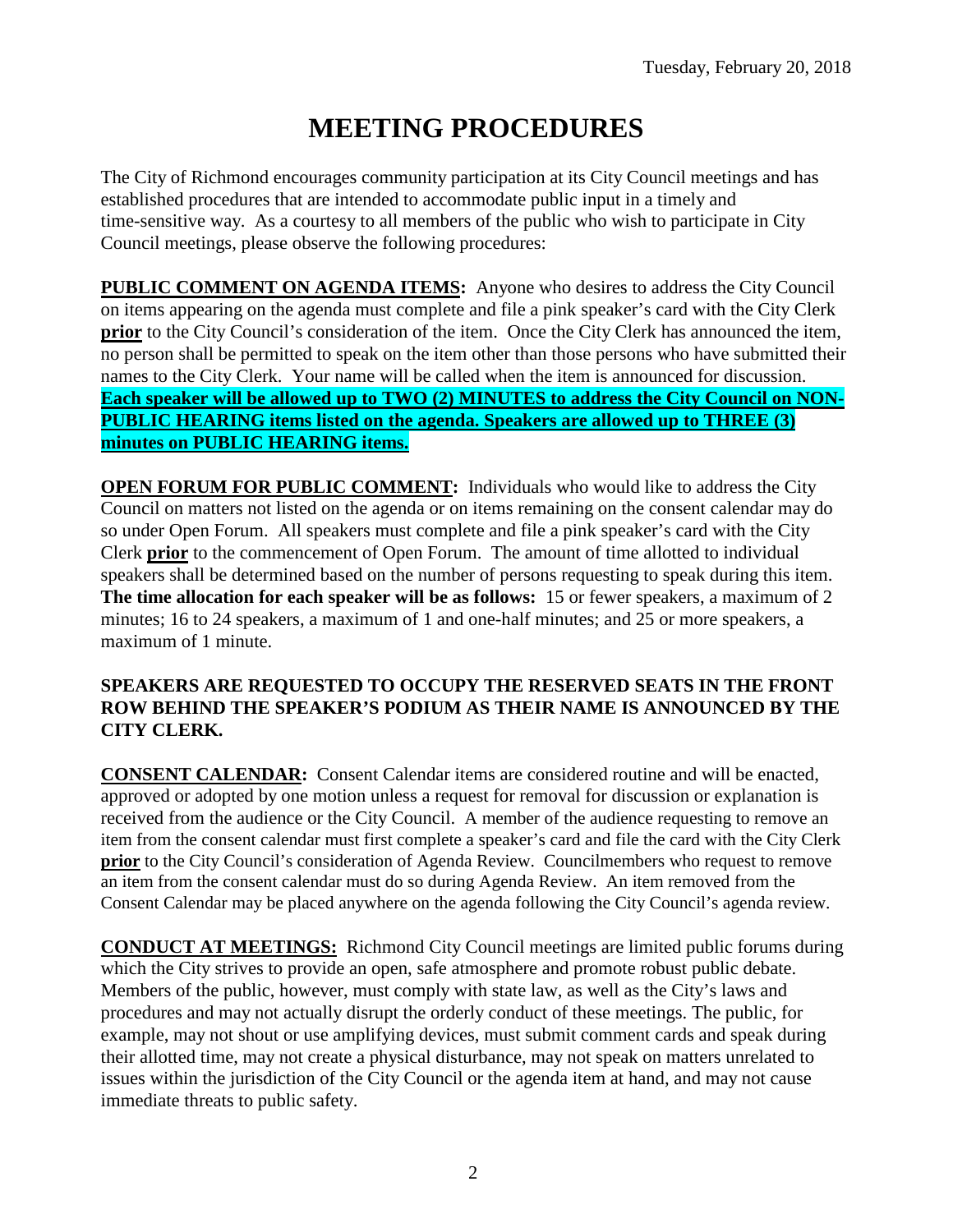**CITY HARASSMENT POLICY:** The City invites public comment and critique about its operations, including comment about the performance of its public officials and employees, at the public meetings of the City Council and boards and commissions. However, discriminatory or harassing comments about or in the presence of City employees, even comments by third parties, may create a hostile work environment, if severe or pervasive. The City prohibits harassment against an applicant, employee, or contractor on the basis of race, religious creed, color, national origin, ancestry, physical disability, medical condition, mental disability, marital status, sex (including pregnancy, childbirth, and related medical conditions), sexual orientation, gender identity, age or veteran status, or any other characteristic protected by federal, state or local law. In order to acknowledge the public's right to comment on City operations at public meetings, which could include comments that violate the City's harassment policy if such comments do not cause an actual disruption under the Council Rules and Procedures, while taking reasonable steps to protect City employees from discrimination and harassment, City Boards and Commissions shall adhere to the following procedures. If any person makes a harassing remark at a public meeting that violates the above City policy prohibiting harassment, the presiding officer of the meeting may, at the conclusion of the speaker's remarks and allotted time: (a) remind the public that the City's Policy Regarding Harassment of its Employees is contained in the written posted agenda; and (b) state that comments in violation of City policy are not condoned by the City and will play no role in City decisions. If any person makes a harassing remark at a public meeting that violates the above City policy, any City employee in the room who is offended by remarks violating the City's policy is excused from attendance at the meeting. No City employee is compelled to remain in attendance where it appears likely that speakers will make further harassing comments. If an employee leaves a City meeting for this reason, the presiding officer may send a designee to notify any offended employee who has left the meeting when those comments are likely concluded so that the employee may return to the meeting. The presiding officer may remind an employee or any council or board or commission member that he or she may leave the meeting if a remark violating the City's harassment policy is made. These procedures supplement the Council Rules and Procedures relating to disruption of orderly conduct at Council meetings.

Any law enforcement officer on duty or whose service is commanded by the presiding officer shall be Sergeant-at-Arms of the Council meetings. He/she, or they, shall carry out all orders and instructions given by the presiding officer for the purpose of maintaining order and decorum at the Council meetings (City Council Rules of Procedure and Order Section III F, RMC Section 2.12.030).

**\*\*\*\*\*\*\*\*\*\*\*\*\*\*\*\*\*\*\*\*\*\*\*\*\*\*\*\*\*\*\*\*\*\*\*\*\*\*\*\*\*\*\*\*\*\*\*\*\*\*\*\*\*\*\*\*\*\***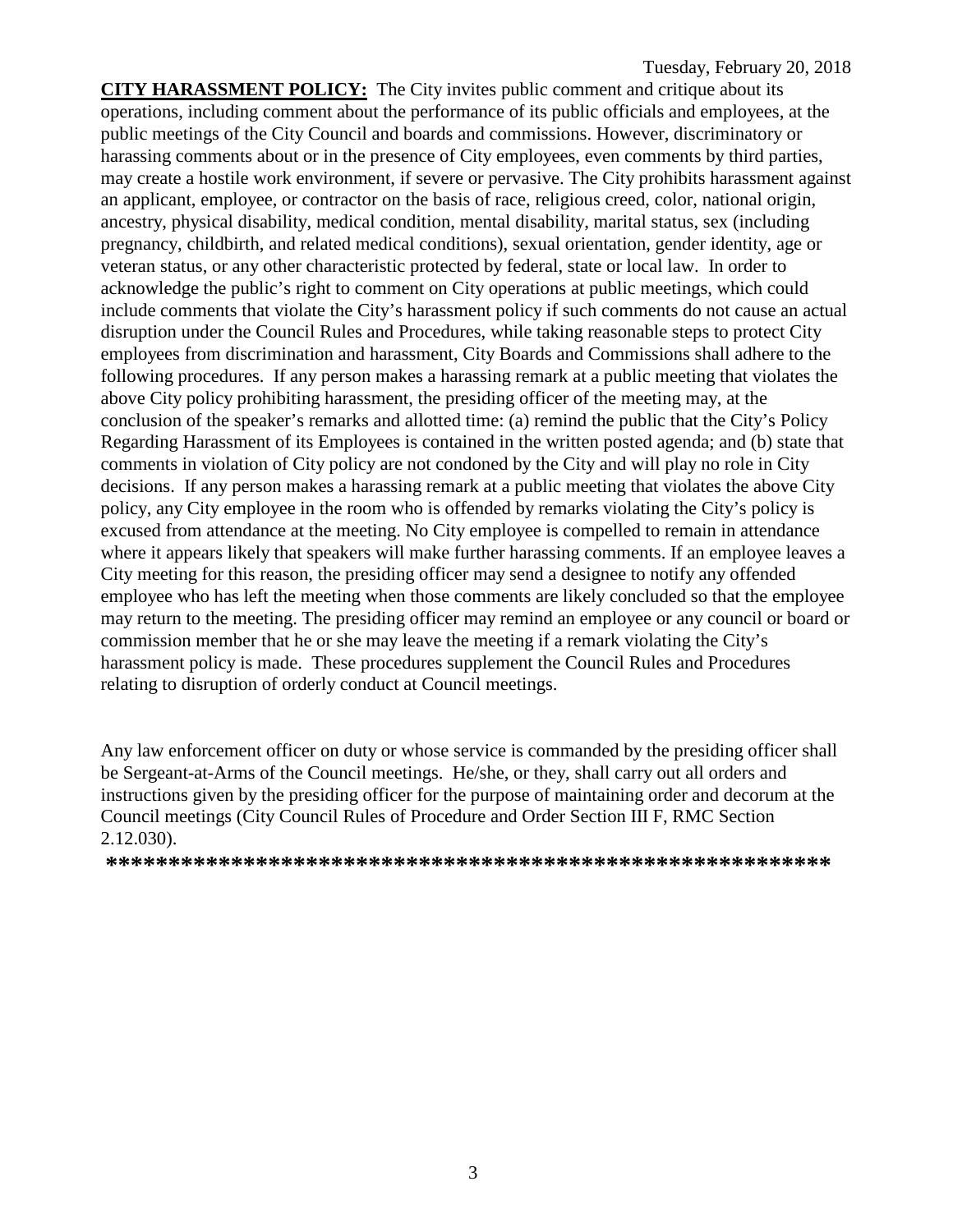# **OPEN SESSION TO HEAR PUBLIC COMMENT BEFORE CLOSED SESSION**

5:00 p.m.

### **A. ROLL CALL**

**B. PUBLIC COMMENT BEFORE CLOSED SESSION**

### **C. ADJOURN TO CLOSED SESSION**

## **CLOSED SESSION**

Shimada Room of the Community Services Building

### **A. CITY COUNCIL**

**A-1.** CONFERENCE WITH LEGAL COUNSEL - EXISTING LITIGATION (Subdivision [a] of Government Code Section 54956.9):

Upstream vs. City of Richmond

**A-2.** CONFERENCE WITH LEGAL COUNSEL - ANTICIPATED LITIGATION (Significant exposure to litigation pursuant to Subdivision (b) of Government Code Section 54956.9):

One Case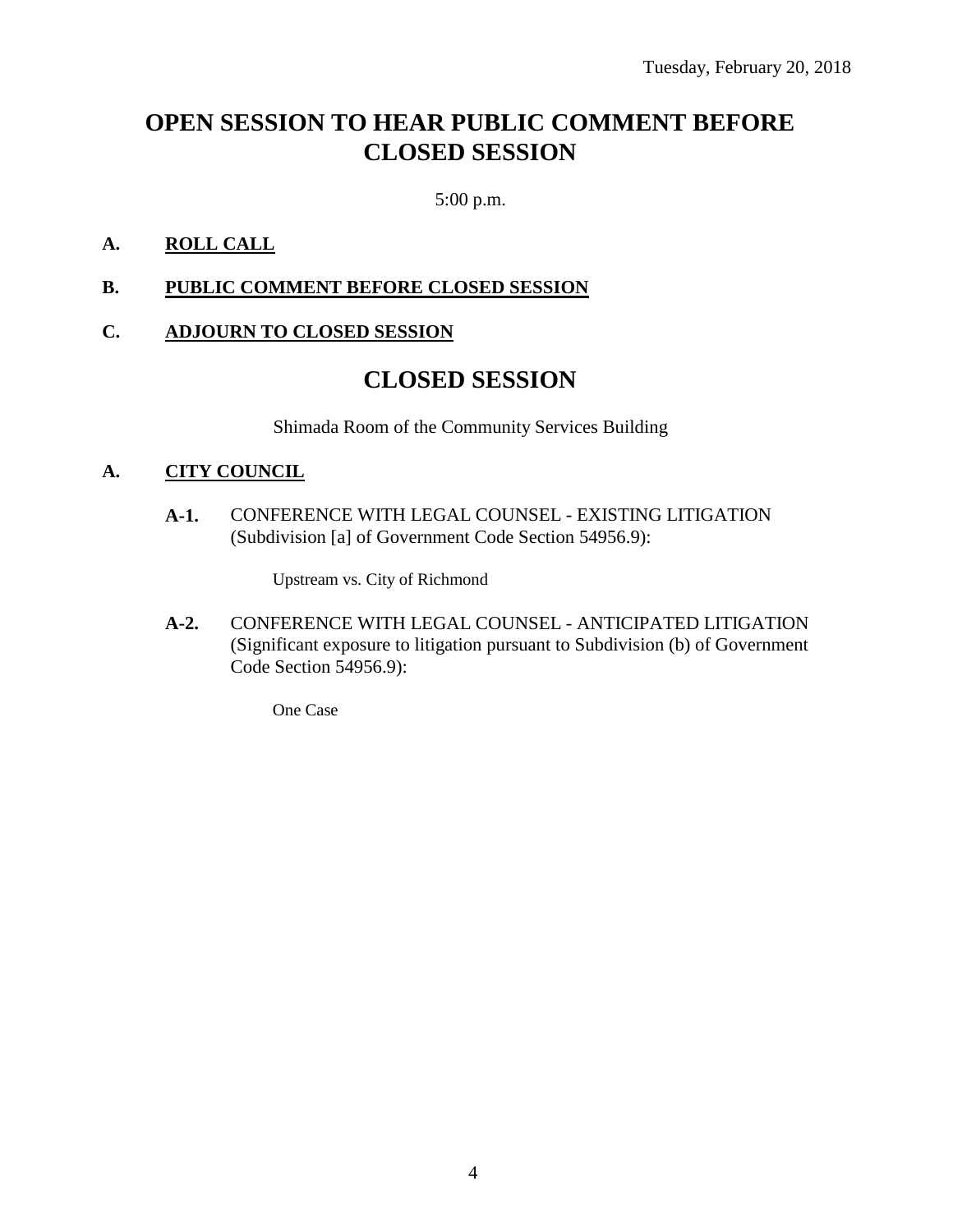# **SPECIAL MEETING OF THE RICHMOND HOUSING AUTHORITY**

6:25 p.m.

- **A. PLEDGE TO THE FLAG**
- **B. ROLL CALL**
- **C. STATEMENT OF CONFLICT OF INTEREST**
- **D. AGENDA REVIEW**

#### **E. HOUSING AUTHORITY CONSENT CALENDAR**

- **E-1.** ADOPT a resolution awarding a contract to Staffmark Holdings, Inc. for temporary staffing to provide skilled labor for short-term vacancies at the Richmond Housing Authority pending a final decision about the viability of maintaining a local public housing authority - Richmond Housing Authority (Bill Lindsay 620-6512). **CONTINUED from the February 6, 2018, meeting. This item was reviewed by the Housing Advisory Committee**.
- **E-2.** ADOPT a resolution awarding a lease to Ricoh Inc., and authorizing final payment to Rabbit Copier, Inc., and transition leases for office copiers from Rabbit Copier, Inc. to Ricoh Inc., amount not to exceed \$17,000 - Richmond Housing Authority (Bill Lindsay 620-6512). **CONTINUED from the February 6, 2018, meeting. This item was reviewed by the Housing Advisory Committee.**
- **F. ADJOURNMENT**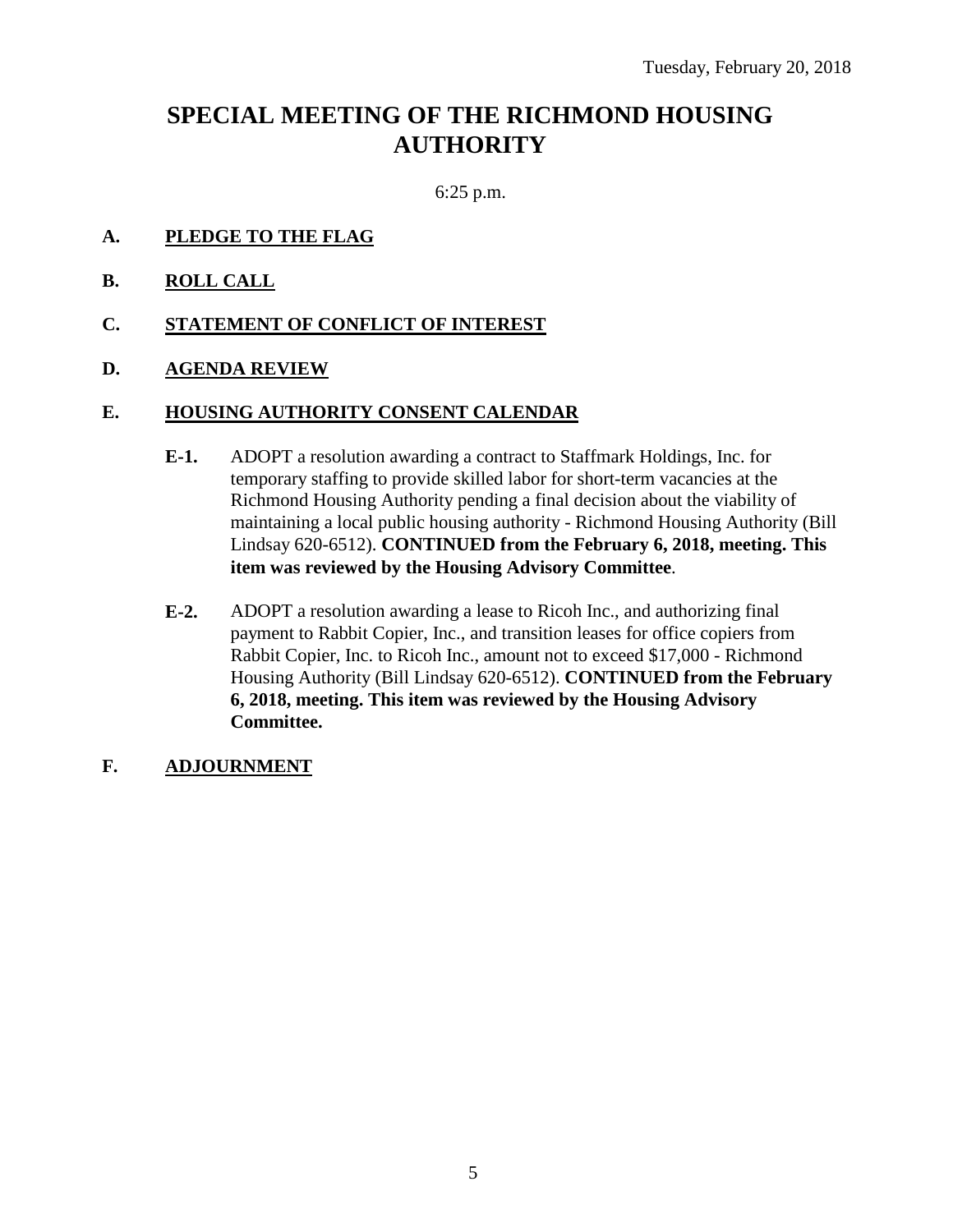# **REGULAR MEETING OF THE RICHMOND CITY COUNCIL**

6:30 p.m.

### **A. ROLL CALL**

- **B. STATEMENT OF CONFLICT OF INTEREST**
- **C. AGENDA REVIEW**

### **D. REPORT FROM THE CITY ATTORNEY OF FINAL DECISIONS MADE DURING CLOSED SESSION**

### **E. REPORT FROM THE CITY MANAGER**

### **F. OPEN FORUM FOR PUBLIC COMMENT**

### **G. CITY COUNCIL CONSENT CALENDAR**

- **G-1.** RECEIVE a report on the Richmond Municipal Sewer District for the month of December 2017 - Water Resource Recovery Department (Ryan Smith 620-5486).
- **G-2.** APPROVE a contract with R3 Consulting Inc. to conduct a study that will establish the nexus between the cost to abate litter and businesses that sell products resulting in observable litter in the City, with the scope of the study enabling the City of Richmond to consider establishing a revenue mechanism to fund trash and litter collection services, in amount not to exceed \$47,500.00 - Water Resource Recovery Department (Ryan Smith 620-5486).
- **G-3.** APPROVE the purchase of a 2017 Vermeer BC1500 15" Chipper from RDO Vermeer for use by the Parks Division, in an amount not to exceed \$64,000 - Department of Infrastructure Maintenance and Operations (Tim Higares 231- 3008).
- **G-4.** APPROVE actions to update the Historic Preservation Commission; APPOINT Jonathan Haeber, new appointment, seat #5, term expiration date July 31, 2021 - Office of the Mayor (Mayor Tom Butt 620-6503).
- **G-5.** APPROVE actions to update the Human Rights and Human Relations Commission; APPOINT Chris Broglio, new appointment, seat #7, filling an unexpired term with an expiration date of March 30, 2019 - Office of the Mayor (Mayor Tom Butt 620-6503).
- **G-6.** APPROVE actions to update the Workforce Development Board; APPOINT Ruben Lizardo, seat #28, term start date March 1, 2018, term expiration date March 1, 2022 - Office of the Mayor (Mayor Tom Butt 620-6503).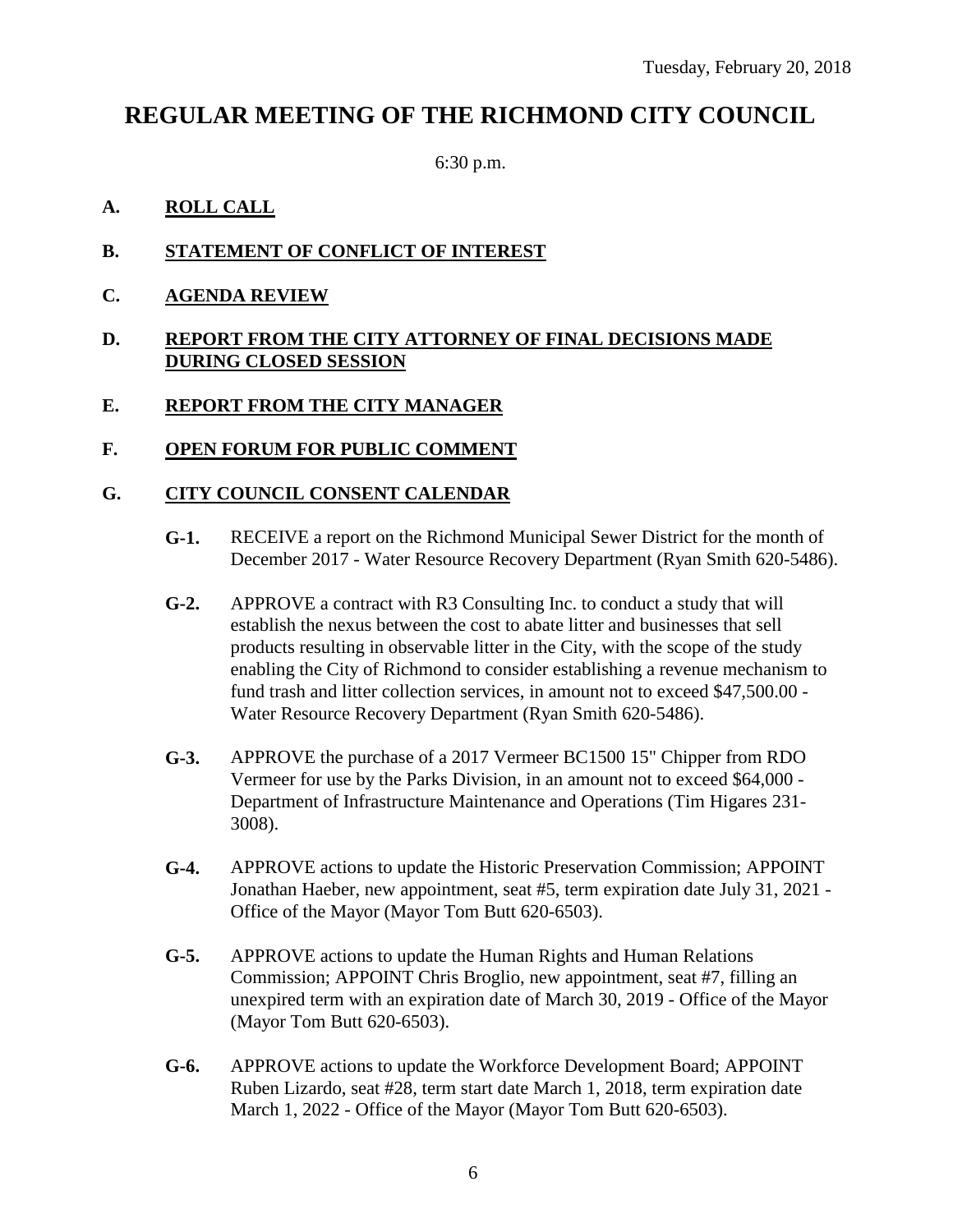- **G-7.** APPROVE actions to update the Arts and Culture Commission; APPOINT Florene Wiley, new appointment, seat #5, term expiration date January 31, 2022, Jenny Balisle, reappointment, seat #6, term expiration date January 31, 2022, Nava Mizrahhi, new appointment, seat #8, term expiration date January 31, 2022, Fletcher Oakes, new appointment, seat #9, term expiration date October 31, 2021, Antonio Tamayo, new appointment, seat #10, term expiration date January 31, 2022, and Melissa Kirk, new appointment, seat #11, filling an unexpired term with a term expiration date of January 31, 2020 - Office of the Mayor (Mayor Tom Butt 620-6503).
- **G-8.** APPROVE actions to update the Public Art Advisory Committee; APPOINT Jenny Balisle, new appointment, seat #1, term expiration date February 20, 2020, Gretchen Borg-Hillstead, new appointment, seat #2, term expiration date February 20, 2020, Phillip Mehas, new appointment, seat #3, term expiration date February 20, 2020, and Tom Herriman, new appointment, seat #6, term expiration date February 20, 2020 - Office of the Mayor (Mayor Tom Butt 620- 6503).
- **G-9.** APPROVE a Community Development Block Grant (CDBG) funded contract with Automatic Door Systems, Inc. for removing and replacing three sets of doors in the Booker T. Anderson Community Center, in an amount not to exceed \$51,000 and for a term ending July 21, 2018 - Community Services Department (Rochelle Monk 620-6511).
- **G-10.** APPROVE a Community Development Block Grant (CDBG) funded contract with H.Y. Floor and Gameline Painting, Inc. for refinishing the Booker T. Anderson Community Center gymnasium floor, in an amount not to exceed \$36,000 and for a term ending December 31, 2018 - Community Services Department (Rochelle Monk 620-6511).
- **G-11.** APPROVE contract amendment No. 2 with NEMA Construction for on-call high voltage and traffic signal major electrical repairs and modifications at various locations, exercising the option to extend the contract for an additional two years through FY 2019-20, and increasing the contract amount by \$500,000 to a total amount not to exceed \$900,000 over the five-year term of the contract - Engineering and Capital Improvement Projects Department (Yader A. Bermudez 774-6300).
- **G-12.** ADOPT a resolution terminating the local emergency at Rifle Range Road which was declared in March 2017 due to landslide damage - Engineering and Capital Improvement Projects Department (Yader Bermudez 620-5478/Tawfic Halaby 621-1612).
- **G-13.** ADOPT a resolution terminating the local emergency on Via Verdi that was declared in February 2017 due to landslide damage - Engineering and Capital Improvement Projects Department (Yader Bermudez 620-5478/Tawfic Halaby 621-1612).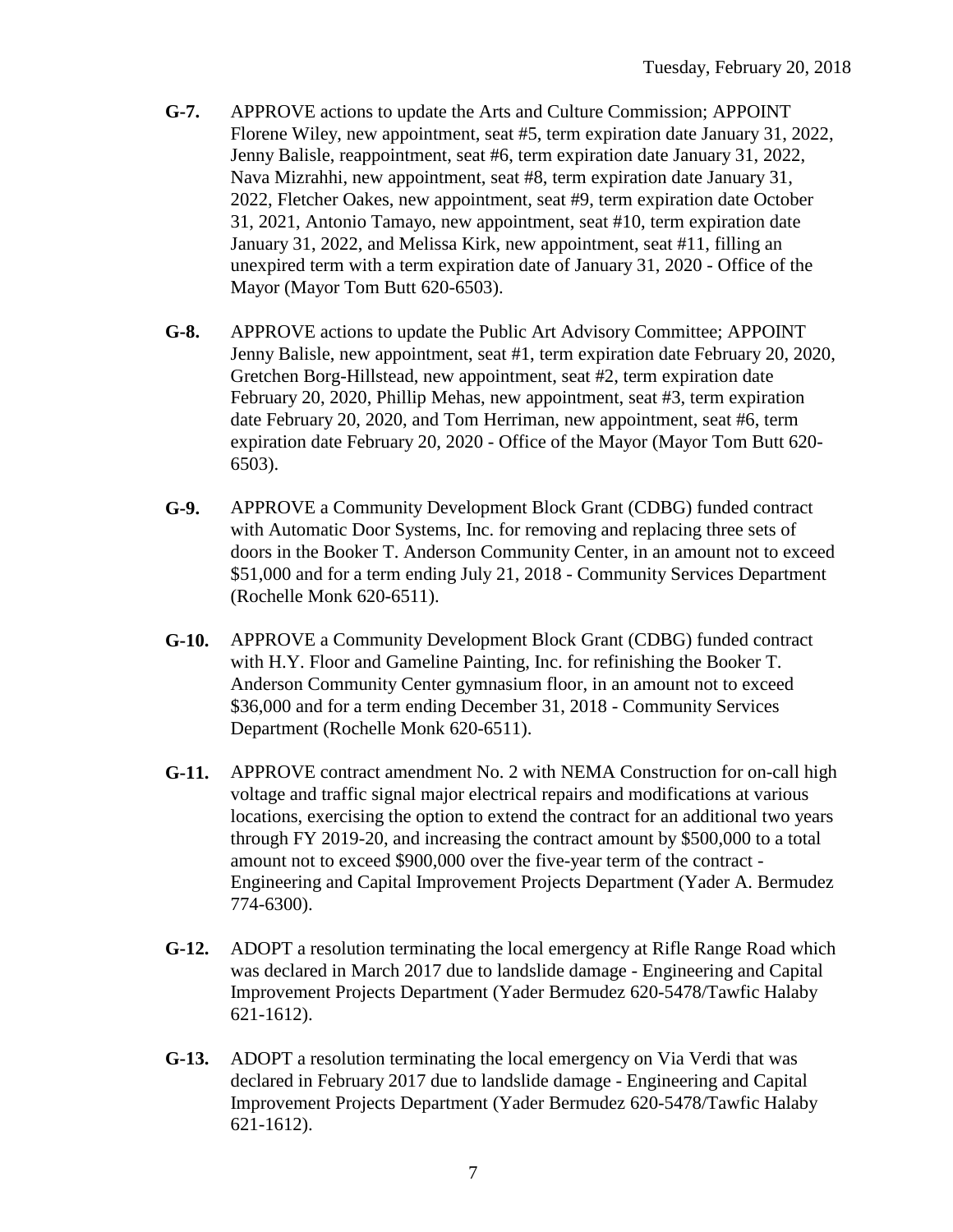- **G-14.** ADOPT a resolution of intention to vacate an obsolete sanitary sewer easement, storm drain easement, and water line easement owned by the City of Richmond at 912 Harbour Way South, in conjunction with the private development of a 182,000 square foot warehouse building, and set the matter for a public hearing on March 20, 2018 - Engineering and Capital Improvement Projects Department (Yader Bermudez 620-5478/Dane Rodgers 307-8112).
- **G-15.** ADOPT a resolution designating and authorizing the city manager, finance director, and emergency services manager as officials who may apply on behalf of the City of Richmond for federal and state post disaster financial assistance under the California Disaster Assistance Act - Engineering and Capital Improvement Projects Department (Yader Bermudez 620-5478/Tawfic Halaby 621-1612).
- **G-16.** RECEIVE the monthly report on Point Molate activities for the month of December 2017 - City Manager's Office (Bill Lindsay/Craig Murray 620-6512)
- **G-17.** APPROVE a contract amendment with Remediation Risk Management, Inc. (RRM, Inc.) to assess, monitor, and report on soil and groundwater conditions at the City of Richmond's Corporation Yard, as required by the Regional Water Quality Control Board, increasing the contract amount by \$15,863.04 for a total contract amount not to exceed \$90,863.04, and with a term to remain through June 30, 2019 - City Manager's Office (Bill Lindsay/Craig Murray 307-8188).
- **G-18.** APPROVE a First Amendment to Amended and Restated License Agreement with Nematode Holdings, LLC to use additional City-owned property at 2100 Stenmark (Western) Drive at Pt. Molate from February 1, 2018 to November 30, 2019, for the storage of miscellaneous equipment and material - City Manager's Office (Bill Lindsay/Craig Murray 307-8188)
- **G-19.** APPROVE a contract with Socrata, Inc. to develop and maintain a cloud-based dashboard software service that publically reports Richmond Climate Action Plan data for an amount not to exceed \$49,000; and AUTHORIZE staff to purchase Tableau data visualization software licensing for up to three years, for a total cost of \$4,200 per year, not to exceed \$12,600 over the three-year period, and a total program expenditure of \$61,600, utilizing funding from the Environmental and Community Investment Agreement Climate Action Plan budget - City Manager's Office (Shasa Curl/Adam Lenz 620-6512).
- **G-20.** DIRECT the city attorney to prepare a cleanup or housekeeping amendment to Richmond Municipal Code Chapter 9.57, "Prohibition of Smoking in and Around Multi-Unit Residences" for Council consideration, eliminating an erroneous reference to the 2007 version of California Apartment Association Form 34.0 - Councilmember Ada Recinos (620-5431).